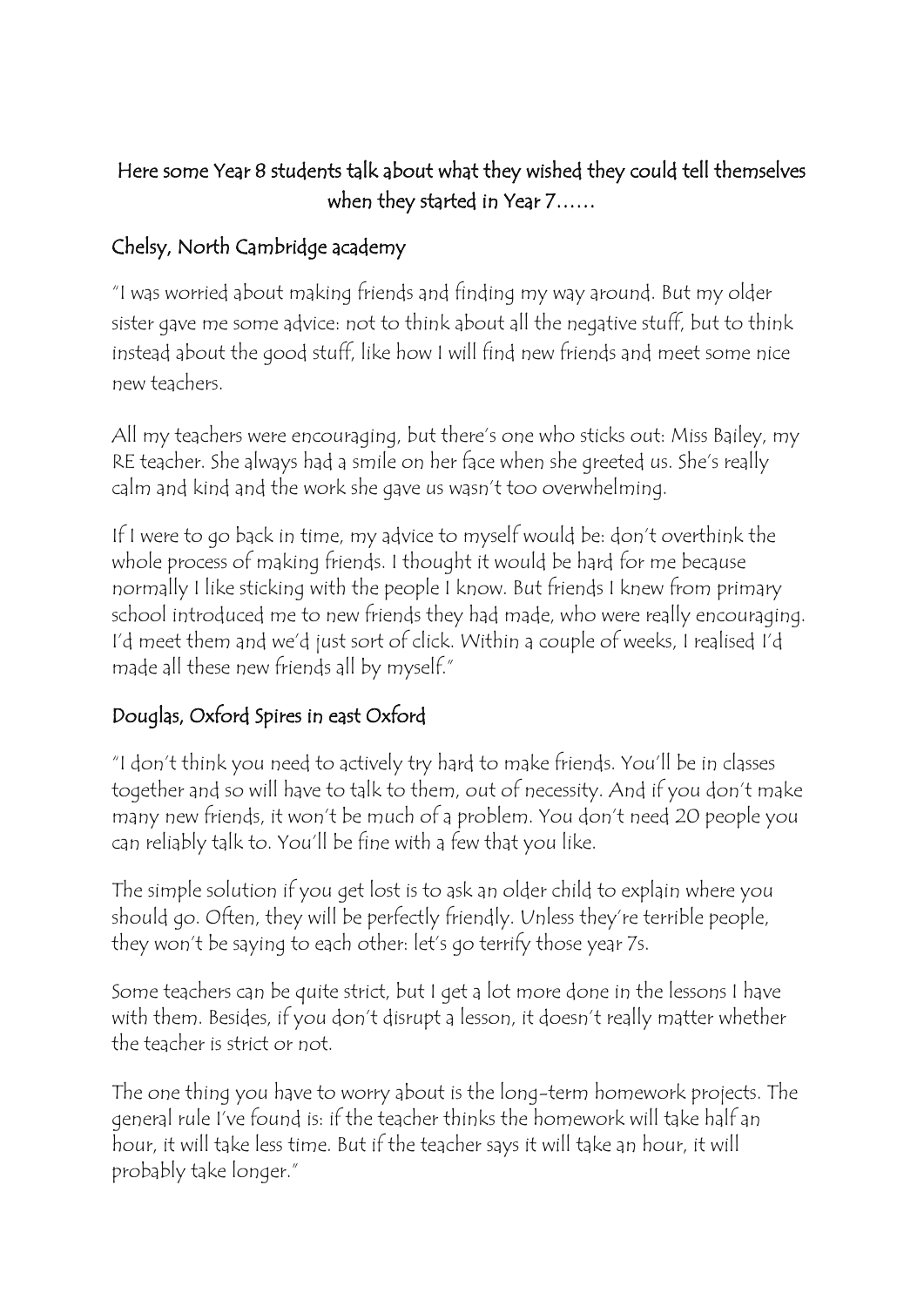### Tyler, North Cambridge academy

"Before I arrived, I thought I would get homework every single day and everyone said it would be really difficult. But I discovered that the homework was actually quite easy and it can be really fun.

People also told me the teachers at secondary school are horrible. But they were really kind – especially Mr Kelly, my head of year.

I think sometimes older kids try to make you scared of year 7, so that you don't want to go. I told my mum how worried I was feeling and she said: 'You'll be fine.' She told me that if I went, I would start to enjoy it – and she was right."

#### Grace, North Cambridge academy

"I was most worried about getting lost. If I could talk to my younger self, I'd say: it will be fine. You can just speak to teachers and older kids if you get lost and they will help find your way. And actually the school isn't even as big as it seems from the outside.

One time, I came out of class and made friends with this girl because we had the next class together, and we thought we had got completely lost on our way there – but we hadn't. We just had to go up a few stairs. It was really funny and that helped us to bond. We're really good friends now – and that was the first time we spoke."

#### Isabelle, Chauncy School in Ware, Hertfordshire

"I was quite upset when I discovered, on the day I started, that I wasn't in a set with all my friends from primary school. I thought that meant I wasn't going to stay friends with them. But in fact, I made new friends in my set, and I still get to see my other friends at lunchtime.

It's not difficult to make friends. You just say hello and ask questions like: which classes do you have, what primary school did you go to, and how many siblings do you have. And then you can ask them if they'd like to sit with you at lunchtime.

My advice is: put a checklist on the door so you remember the things you need to take with you in the morning. Because at secondary school, you get detentions and if you do something bad, they will shout at you. In primary school, they didn't do that."